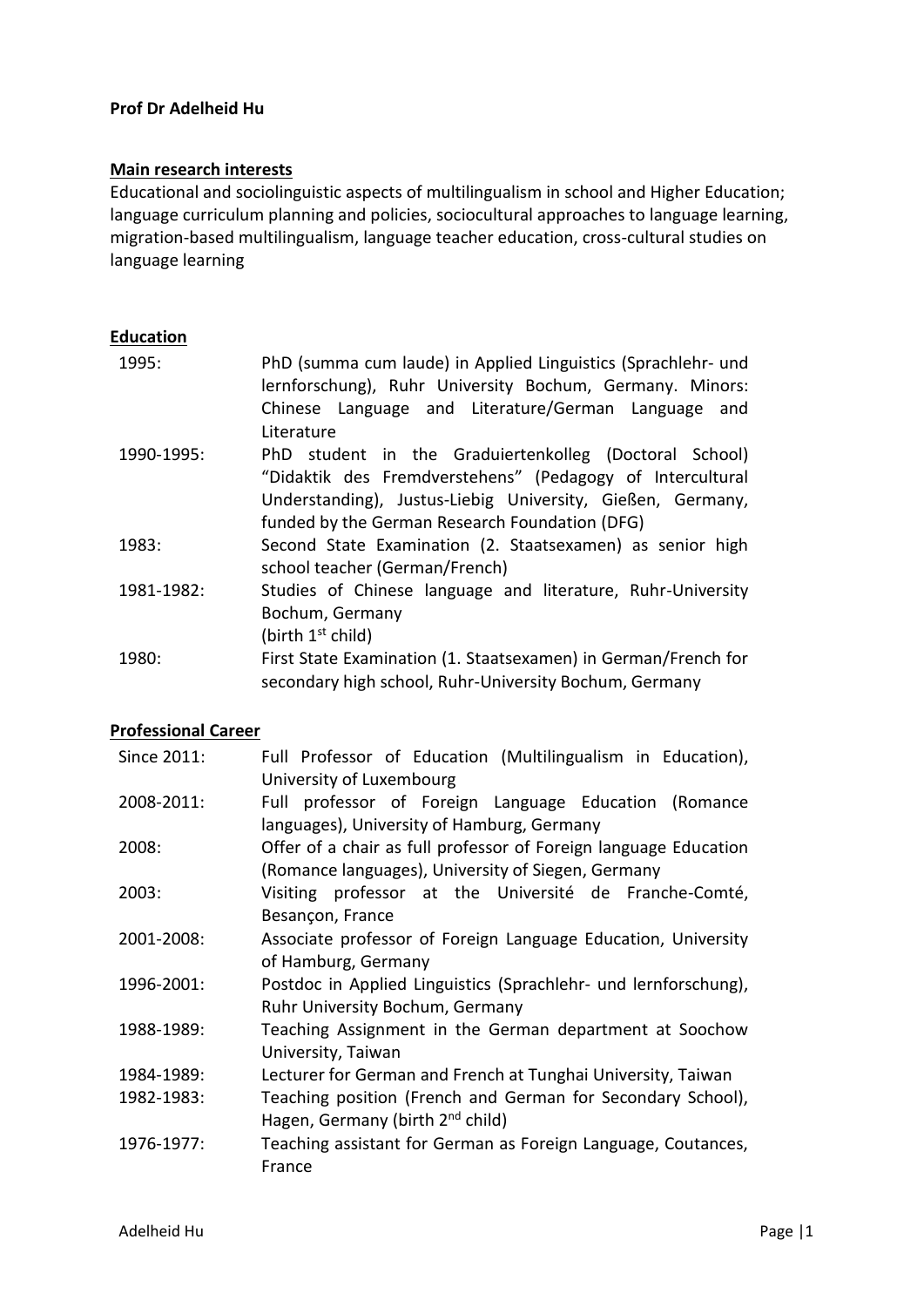## **Scholarships**

PhD-scholarship (140.000 €), funded by the German Research Foundation (DFG)

### **Third-party funded research projects**

- 2017-2021: PRIDE Scheme FNR: Doctoral Training Unit (DTU) CALIDIE (Capitalizing on Linguistic Diversity in Education). Main applicant, funded by the Fonds National de Recherche, Luxembourg (FNR). 9 PhD scholarships, overall funding: 1.646.688 €; two supplementary PhD positions funded by the UL.
- 2015-2018: Mehrsprachigkeit und Language Awareness im Kontext aller Fächer (MeLA). Erasmus-Plus Projekt. WP Luxembourg (in cooperation with the Luxembourg Ministry for Education): Teacher biographies and beliefs on multilingualism. Funding: 90.000 € (Co-Applicant)
- 2015-2017: European Identity, Culture, Exchanges and Multilingualism (EU, Jean-Monnet-Network); WP for Luxembourg: New European young researchers' identities. Exchanges and Doctoral Studies – an international study of processes and outcomes. Funding: 50.000 € (Co-applicant)
- 2009-2012: Federal Excellence Cluster "Linguistic Diversity Management in Urban Areas" (LiMA) (financed by Ministry of Research and Science, Hamburg) (Co-applicant). Funding: 80.000 € (Overall funding 1,2 Mill.  $€$ )
- 2009-2011: KomDif-project (IPN, Kiel): Kompetenzmodelle als Basis für eine diagnosegestützte individuelle Förderung (Co-applicant); financed by Ministry of School, Education and Sports, Hamburg), Funding: 105.000 € (Overall funding 1,4 Mill.  $\epsilon$ )
- 2004-2009: Graduiertenkolleg (doctoral school) *Bildungsgangforschung* (Research on Educational Development), University of Hamburg (financed by the DFG, GRK 821); Funding: 140.000 € (Co-applicant). Overall funding: 1,5 Mill.  $\epsilon$ )
- 2005-2007: Early English education in NRW (financed by the Ministry for Education, North Rhine-Westphalia); Funding: 20.000 € (PI)

**Ongoing application**: Horizon 2020-SC6-MIGRATION-2018: Education as a lever for integration for refugee and migrant children: policies, practices, narratives (EDULIfe). Coapplicant.

# **Leadership positions**

- 01/2016-present: Coordinator (PI) of the Doctoral Training Unit CALIDIE [https://wwwfr.uni.lu/recherche/flshase/education\\_culture\\_cognition\\_and\\_society\\_e](https://wwwfr.uni.lu/recherche/flshase/education_culture_cognition_and_society_eccs/doctoral_training_unit_calidie) [ccs/doctoral\\_training\\_unit\\_calidie](https://wwwfr.uni.lu/recherche/flshase/education_culture_cognition_and_society_eccs/doctoral_training_unit_calidie)
- 03/2016-present: Scientific Director of the University of Luxembourg Language Center (ULLC) https://wwwen.uni.lu/university of luxembourg language centre ullc
- 07/2014-12/17: Head of the Research Priority in Education: Focusing on Multilingualism and Diversity

[https://wwwen.uni.lu/flshase/research/research\\_priority\\_education\\_focusing\\_on\\_m](https://wwwen.uni.lu/flshase/research/research_priority_education_focusing_on_multilingualism_and_diversity) [ultilingualism\\_and\\_diversity](https://wwwen.uni.lu/flshase/research/research_priority_education_focusing_on_multilingualism_and_diversity)

12/2013-06/17: Head of the Research Unit ECCS (Education, Culture, Cognition and Society)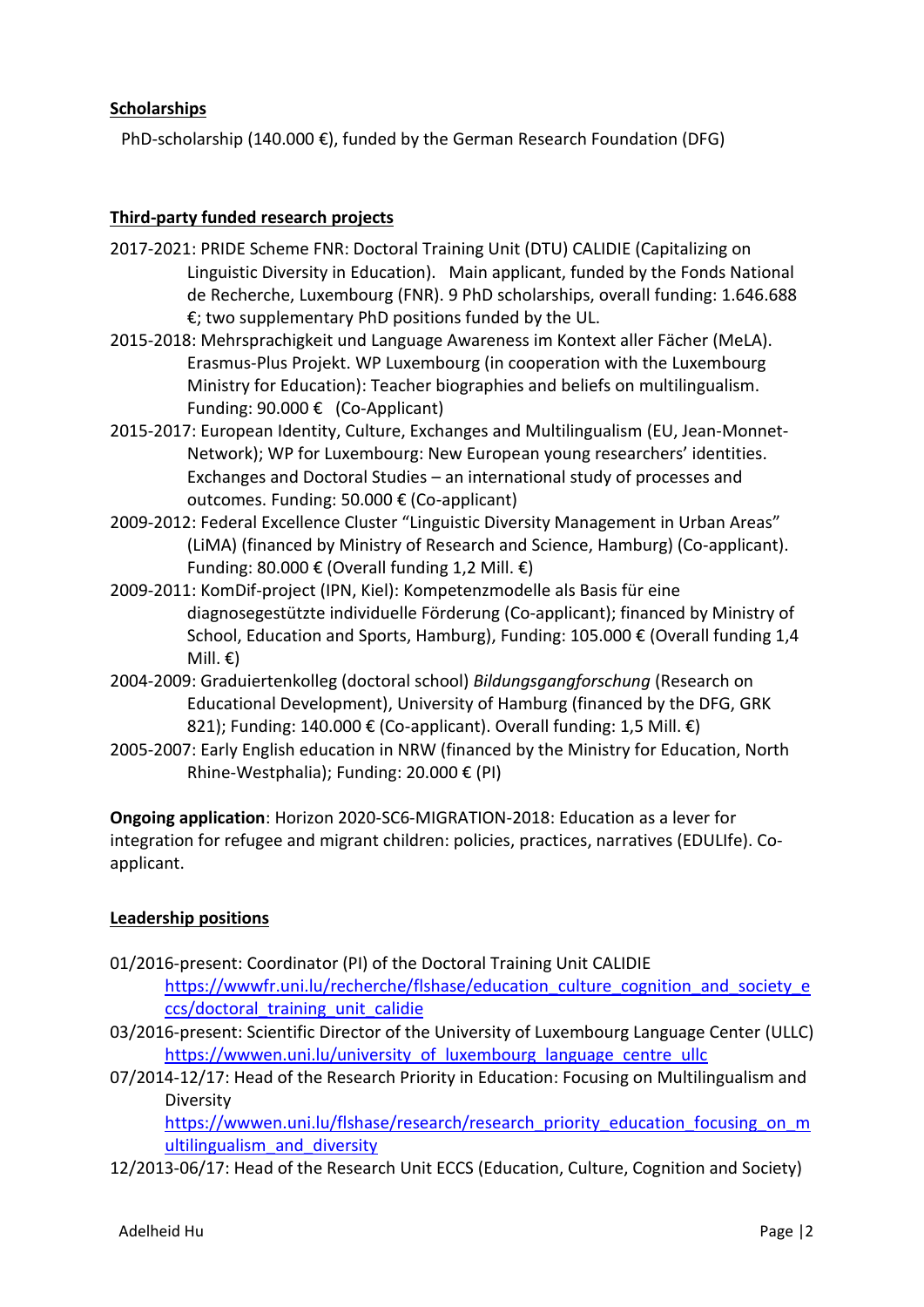- 06/2013-12/2013: Head of the Institute for Research on Multilingualism, University of Luxembourg
- 01/2012-12/2013: Study director of the MA Programme "Communication and Learning in Multilingual and Multicultural Contexts" (University of Luxembourg)
- 2005-2009: Head of the German Association for Foreign Language Research (Deutsche Gesellschaft für Fremdsprachenforschung) (DGFF)

## **Consultancy positions/membership in advisory/steering boards**

### **In Luxembourg:**

Since 02/2018: Representative of the University of Luxembourg in the Steering Board of the Confucius Institute at the University of Luxembourg

09/2017-present: Member of the advisory board for the Ministry of Education/Service National de la Jeunesse for the early multilingual education programme in Luxembourg 10/2015-present: Member and representative of the University of Luxembourg in the advisory board of the *Institut National des Langues*, Luxembourg (INL)

### **In international contexts:**

- 12/17-present: Member of the advisory board of the ECML project "Inspiring Language Learning – why it matters and how it looks like for children age 3 to 12", Graz, Austria.
- 11/2015-present: Elected member and representative of the University of Luxembourg in the European [Language Council http://www.celelc.org/](file:///C:/Users/adelheid.hu/AppData/Local/Microsoft/Windows/Temporary%20Internet%20Files/Content.Outlook/G4HMP9E9/Language%20Council%20http:/www.celelc.org/)

03/2015-present: Member of the advisory board of the *Zentrum für LehrerInnenbildung (Center for Teacher education)*, Universitity of Vienna.

- 08/2015- present: Associate Member of Erasmus+ Project: School-teacher Professionalization: Intercultural Resources and Languages, (funded by EU, coordinator: CIEP, Paris).
- 10/2014-present: Member of advisory board of the Research Cluster on Education and Multilingualism (KomBI) (funded by Federal Ministry of Education and Research, Germany, coordinator: I. Gogolin, University of Hamburg).
- 2013-2014: International expert for the project "Increasing access to education and intercultural understanding: EU/CoE support in the field of education to forced returnees in Kosovo" (financed by the EU and Council of Europe)
- 2005-2007: Implementation of national standards for French as  $1<sup>st</sup>$  foreign language (Institute for Quality Development in Education in Berlin, IQB)

### **Member of editorial committees:**

Member of the editorial committee of the *European Journal of Language Policy* – *Revue européenne de politique linguistique.* Liverpool University Press. http://online.liverpooluniversitypress.co.uk/loi/ejlp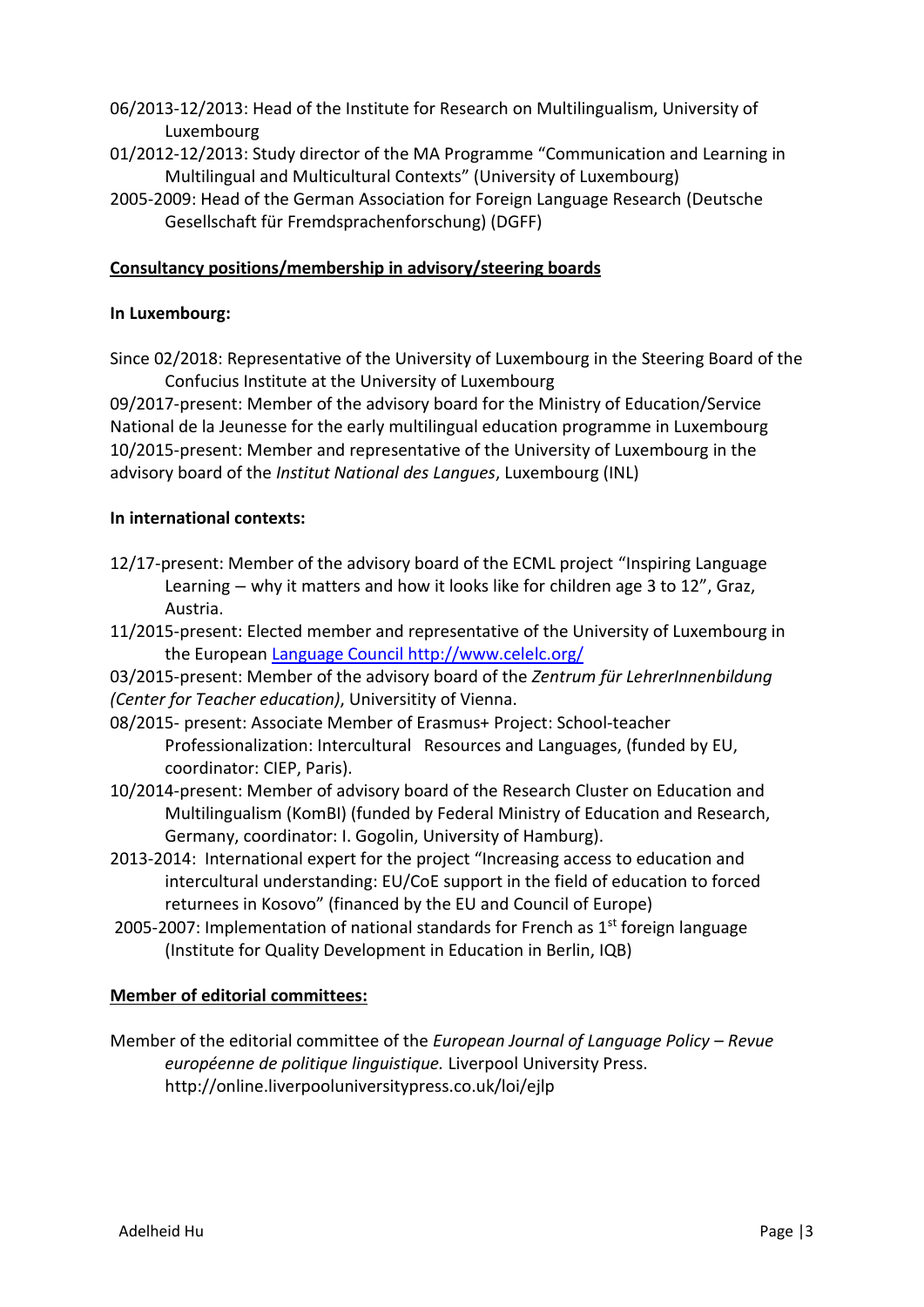# **Organization of Conferences and Lecture Series as Main Organizer:**

### **In Luxembourg:**

Inaugural Conference for the CALIDIE Doctoral Training Unit, 4.10.2017

Organization of 12 public lectures on Capitalizing on Multilingualism and Diversity in Education (Dec. 2015-Dec. 2016), University of Luxembourg.

Internationales Symposium: Mehrsprachigkeit und frühe Kindheit: Herausforderungen für das Bildungssystem, University of Luxembourg (6.-7.3. 2015)

Organization of a Round Table discussion on Multilingualism in Education with members of the Ministry of Education and UL researchers. Luxembourg, 3.7.2014

International Symposium: Multilingualism in Higher Education. (Cross-)Disciplinary Perspectives on knowledge development in bi- and trilingual programmes. 30.12.2012

#### **In Hamburg:**

International interdisciplinary experts symposium on "Intercultural competence and *language learning: Models, Empiricism and Evaluation"* (financed by the DFG), May 2008, University of Hamburg

International workshop in the context of the "Landesexzellenzclusters" of LiMA (Linguistic Diversity Management in Urban Areas): *Multilingual language development in educational contexts,* October 2010, University of Hamburg

Congress of the German Association for Foreign Language Research (DGFF), Sept./Oct. 2011, University of Hamburg

### **PhD supervision**

#### **Completed PhD-theses (Main supervision)**

- (2012-2016) Francine Uwera: Multilingual practices and legal education: The case of the University of Luxembourg, University of Luxembourg, Luxembourg, funded by the University of Luxembourg.
- (2008-2013) Portnaia, Natalia: SchülerInnen mit Deutsch als Zweitsprache (Russisch/Deutsch) im frühen Fremdsprachenunterricht (Students with German as a second language (Russian/German) in primary school Englisch classes), University of Hamburg, Germany, self-funded.
- (2007-2012) Eberhardt, Jan-Oliver: Interkulturelle Kompetenzen im Fremdsprachenunterricht: (Intercultural competences in the language classroom). University of Hamburg, Germany, funded by the University of Hamburg.
- (2009-2013) Diao, Lan: Lesenlehren und Lesenlernen im Chinesischunterricht: Prozesse, Strategien, subjektive Theorien von Lernenden (Teaching and learning how to read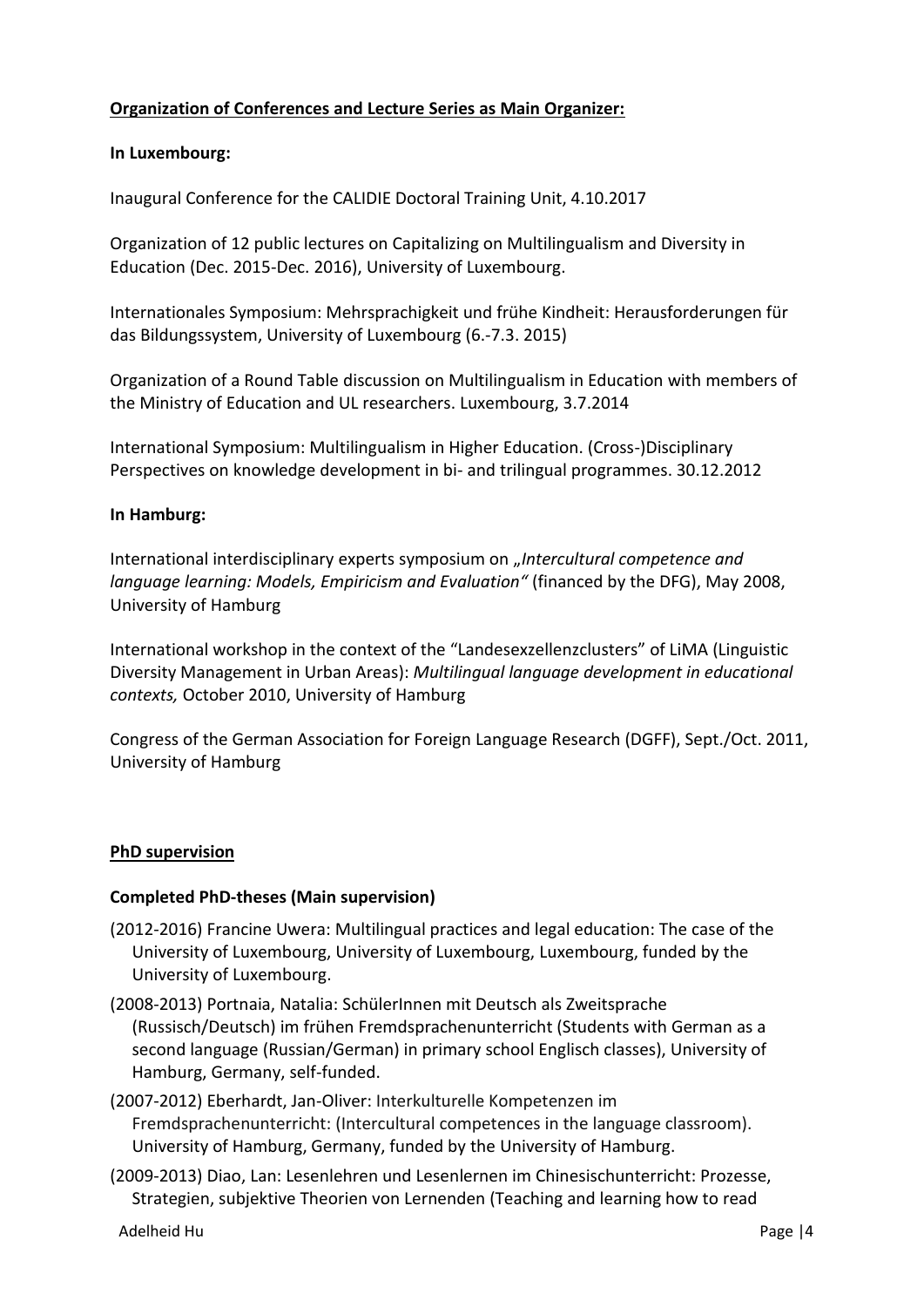Chinese: Processes, strategies, learners' subjective theories), University of Hamburg, funded by the University of Hamburg

- (2005-2008) Cronjäger, Hanna: Langue d'amour? An investigation into the experiencing of positive emotions in French language class**,** University of Hamburg, Germany, funded by the DFG.
- (2003-2006) Kolb, Annika: Portfolioarbeit. Wie Grundschulkinder ihr Sprachenlernen reflektieren (Working with portfolios. How primary school children reflect their language learning), University of Hamburg, Germany, funded by the DFG.
- (2003-2008) Schädlich, Birgit: Literatur Lesen Lernen. Literaturwissenschaftliche Seminare in der Romanistik aus der Perspektive der Lehrenden und Studierenden. Eine qualitativempirische Studie zur Französischlehrerausbildung (Literature – reading – learning. Seminars in Romance literature from the perspective of teaching staff and students. A qualitative study on the education of secondary teachers of French), University of Hamburg, funded by the University of Hamburg, Germany.

# **Completed PhD-theses (Co-Supervision/Transnational PhDs)**

- (2012-2017) Chen, Yan-zhen: L'enseignement du mandarin en tant que troisième ou quatrième langue étrangère dans une classe de seconde en Alsace : le rôle de la compétence plurilingue et pluriculturelle. (Teaching Mandarin as a third or fourth foreign language in a secondary school in Alsace: the role of multilingual and multicultural competences), Transnational PhD; Co-Supervision with Prof. C. Hélot, Strasbourg, France (self-funded)
- (2013-2016) Weissenburg, Astrid: Plurilingual approaches to spatial orientation in primary geography education. Transnational PhD; Co-Supervision with Prof. B. Neuer, University of Education, Karlsruhe, Germany. (funded by University of Karlsruhe)
- (2011-2015): Stoike, Rahel: Die Herausforderungen der dritten Sprache eine groundedtheory-Studie zu sprachlichen Praktiken und Repräsentationen von Mehrsprachigkeit bei Studierenden dreisprachiger Masterstudiengänge an der Universität Luxemburg. (The challenge of the third language – a grounded-theory based study on language practices and representations of students in trilingual MA-programs at the University of Luxembourg), University of Luxembourg. Co-Supervision with Prof. S. Ehrhart (funded by the UL)
- (2008-2012) Lejot, Eve: Pratiques plurilingues en milieu professionnel international (Multilingual Practices in international professional environments), Transnational PhD ; Co-Supervision with Prof. Mourlhon-Dallies, Sorbonne Nouvelle Paris III. (self-funded)
- (2003-2006) Hein-Kathib, Simone: Sprachlichkeit und Biographie. Zum Sprach-Erleben der Schriftsteller Peter Weiss und Georges-Arthur Goldschmidt (Language and Biography. How Peter Weiss and Georges-Arthur Goldschmidt perceive languages), Co-Supervision with Prof. W. Stölting, University of Oldenburg, Germany, self-funded.

# **PhD projects in progress (main supervision)**

(since 2013) Hansen-Pauly, Marie-Anne: Lives in several languages, literary creation and cultural identity construction: Liliane Welch and Pierre Joris. University of Luxembourg, self-funded.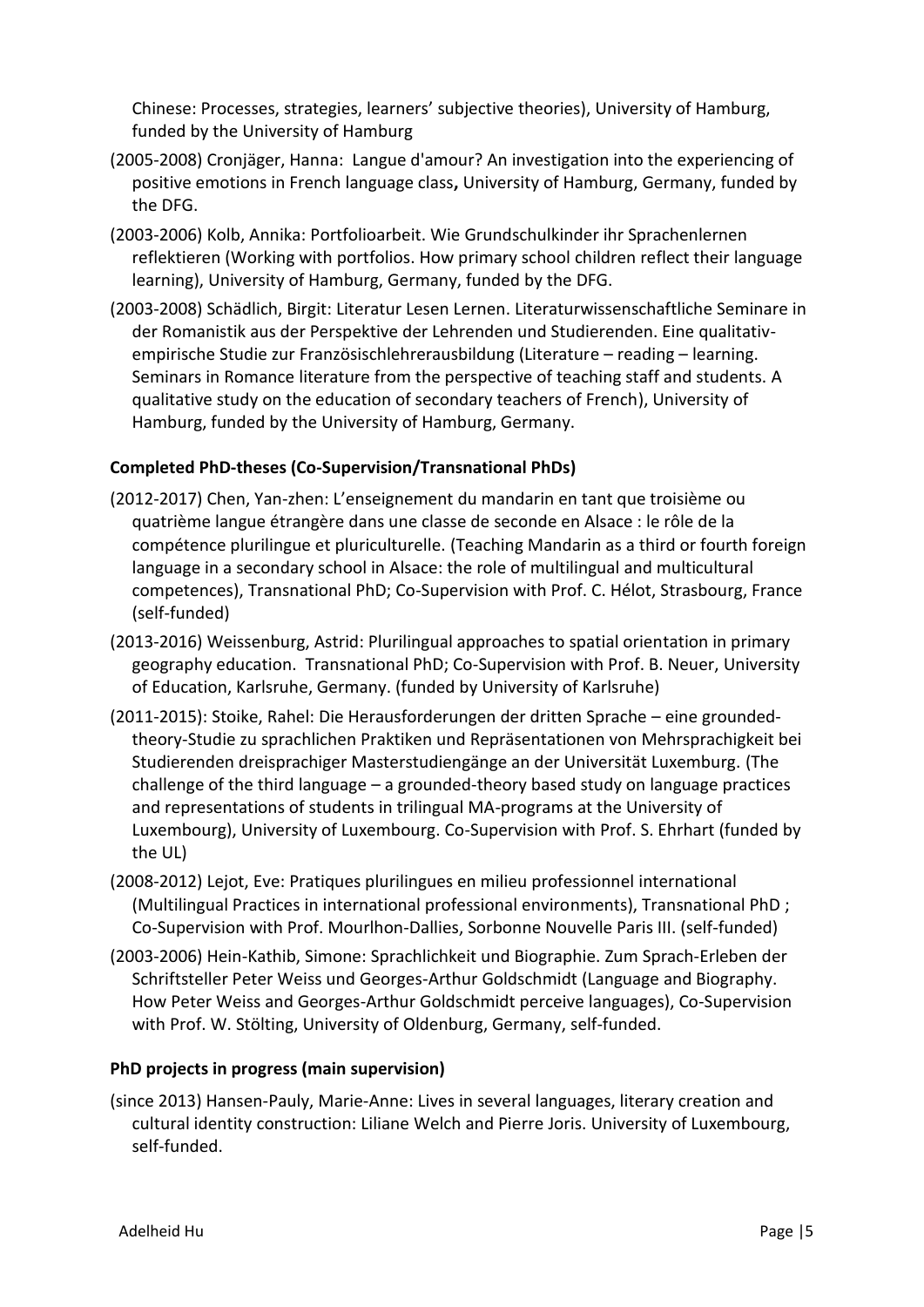- (since 2013) Grein, Matthias: Gender im Französischunterricht: Eine intersektionale Studie. (Gender in the French language classroom: an intersectional study), University of Hamburg, Germany, funded by the University of Hamburg.
- (since 2014) Tavares, Bernardino: The sociolinguistics of Cape Verdean migration trajectories into Luxembourg, University of Luxembourg, funded by the Luxembourg National Research Fund (CORE-Junior Project). Viva 22 march 2018
- (since 2017) Stephanie Hofmann: Internationalization and Multilingualism in Doctoral Education. Funded by the Luxembourg National Research Fund.

(since 2017) Jean-Marc Wagner: Diversity and Educational Discourse: Teacher biographies – Sociopolitical demands – Professional practice". Funded by the University of Luxembourg.

# **PhD projects in progress (co-supervision):**

(since 2017) Mona Stierwald: Transfer und Reflexion im Ausbau formeller Register bei mehrsprachigen Studierenden durch kollaborative Schreibprozesse (Tranfer and reflexion in formal linguistic registers: multilingual students in collaborative writing activities. Transnational PhD; Co-Supervision with Prof. J. Erfurt, J.-W. Goethe-Universität, Frankfurt a. M. (self-funded)

(since 2018) Bairou Pei: Mobilité culturelle, plurilinguisme, processus d'intégration et de (re)configuration identitaire des Chinois entre la Chine et la France : une approche sociobiographique (Cultural mobility, plurilingualism, integration processes and identity : A socio-biographic study on Chinese immigrants in France. Transnational PhD); Co-supervision with Prof. M. Molinié, Sorbonne Nouvelle, Paris III. (self-funded)

# **Supervision of Post-doc projects:**

(2014-2017) Dr. Kasper Juffermans: Sociolinguistic trajectories and repertoires: luso-luxoafrican identifications, interactions and imaginations (STAR project), University of Luxembourg, Funded by the Luxembourgish National Research Fund, 277.000 €

# **Publications:**

# **1. Dissertations and Theses**

### **Doctoral Thesis**

Hu, A. (1996). *Lernen als Kulturelles Symbol. Eine empirisch-qualitative Studie zu subjektiven Sprachlernkonzepten im Fremdsprachenunterricht bei Oberstufenschülerinnen und -schülern aus Taiwan und der Bundesrepublik Deutschland*. Bochum: Brockmeyer.

### **2. Books**

### **2.a. As author**

Hu, A. (2003). *Schulischer Fremdsprachenunterricht und migrationsbedingte Mehrsprachigkeit*. Tübingen: Gunter Narr.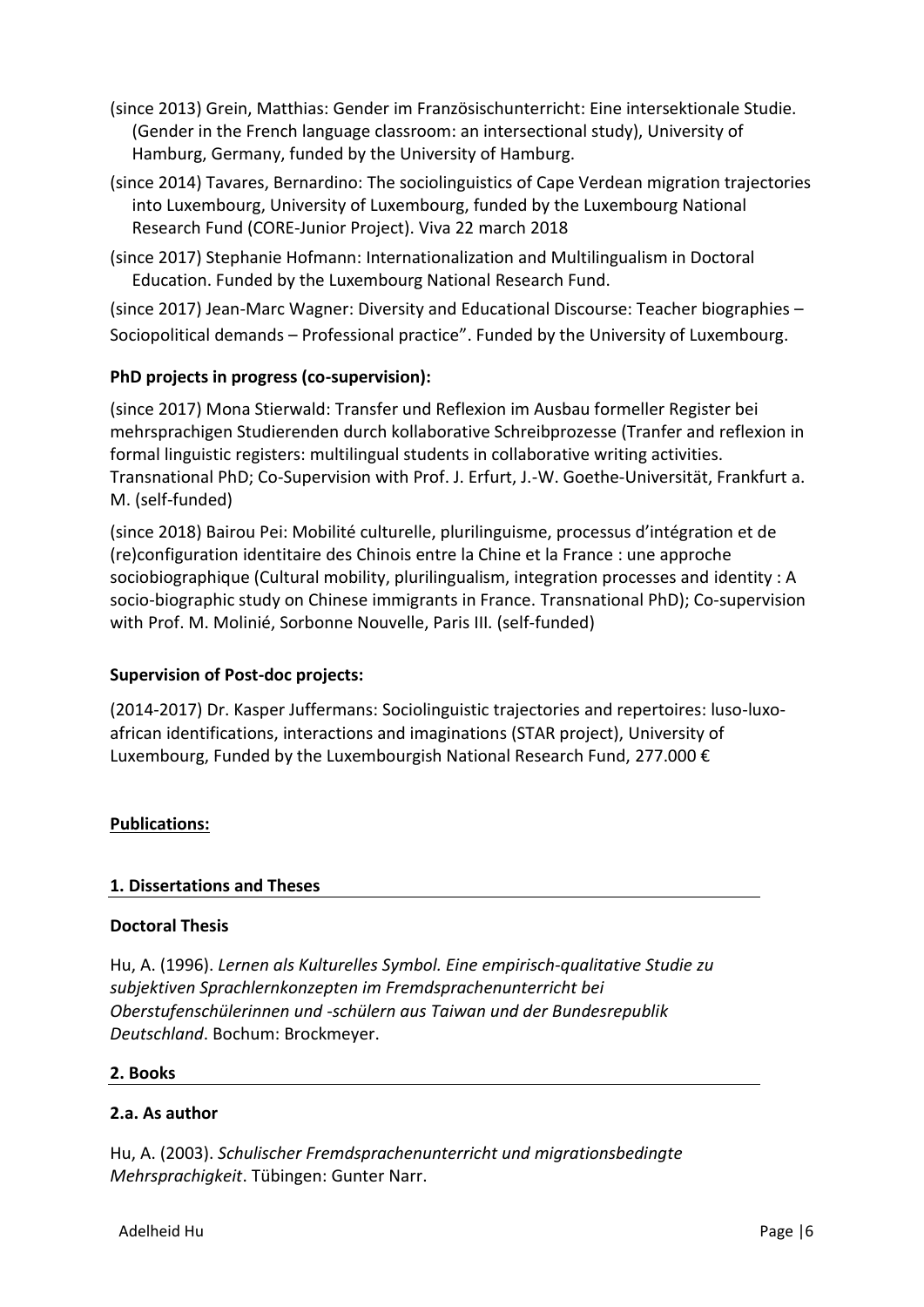### **2.b. As editor or publication director**

Hu, A. & Grommes, P. (Eds.). (2014). *Plurilingual Education: Policies-practiceslanguage development*. John Benjamin Publishing Company.

Bär, M., Bonnet, A.,Decke-Cornill, H., Grünewald, A. & Hu, A. (Eds.). (2012). *Migration – Globalisierung – Fremdsprachenunterricht. Proceedings des 24. DGFF-Kongresses zur Fremdsprachendidaktik an der Universität Hamburg*. Baltmannsweiler: Schneider Hohengehren.

Byram, M. & Hu, A. (Eds.). (2012). *Routledge Encyclopedia of Language Teaching and Learning*. UK: Routledge.

Hu, A. & Byram, M. (Eds.). (2008). *Interkulturelle Kompetenz und fremdsprachliches Lernen. Modelle, Empirie, Evaluation: Intercultural competence and foreign language learning: models, empiricism, assessment*. Tübingen, Germany: Gunter Narr.

Decke-Cornill, H., Hu, A., & Meyer, M. (2007) (Eds.). *Sprachen lehren und lernen. Die Perspektive der Bildungsgangforschung*. Barbara Budrich publishers.

Hu, A., Duxa, S. & Schmenk, B. (Eds.). (2005). *Grenzüberschreitungen. Menschen, Sprachen, Kulturen. Festschrift zum 60. Geburtstag von Inge C. Schwerdtfeger*. Tübingen, Germany: Gunter Narr.

Hu, A. & De Florio-Hansen, I. (2003). *Plurilingualität und Identität. Zur Selbst- und Fremdwahrnehmung mehrsprachiger Menschen*. Tübingen: Stauffenburg. Second edition 2011.

Hu, A. & Aguado, K. (Eds.). (2000). *Mehrsprachigkeit und Mehrkulturalität. Dokumentation des Kongresses der Deutschen Gesellschaft für Fremdsprachenforschung 1999 in Dortmund*. Berlin: Pädagogischer Zeitschriftenverlag.

# **3. Articles in peer reviewed academic journals**

Byram. M., Hu, A., Rahman, M. (2017). Are researchers in Europe European researchers? A study of doctoral researchers at the University of Luxembourg. *Studies in Higher Education*, 1- 13.

Hu, A. (2015). The Idea of *Bildung* in the Current Educational Discourse: A Response to Irene Heidt. *L2 Journal, 7*(4), 17-19.

Hu, A., Gabriel, C., Diao, L., & Thulke, J. (2012). Transfer, phonological awareness und Mehrsprachigkeitsbewusstsein: Zum Erwerb des französischen Sprachrythmus durch Schüler/innen mit chinesischem Sprachhintergrund im deutschen Schulkontext - Bericht aus einem laufenden Forschungsprojekt. *Zeitschrift für Fremdsprachenforschung, 23*(1), 53-76.

Hu, A., Caspari, D., Grünewald, A., Küster, L., Nold, G., Vollmer, H. J. & Zydatiss, W. (2008). Kompetenzorientierung, Bildungsstandards und fremdsprachliches Lernen-Herausforderungen an die Fremdsprachenforschung. *Zeitschrift für Fremdsprachenforschung, 19*(2), 163-186.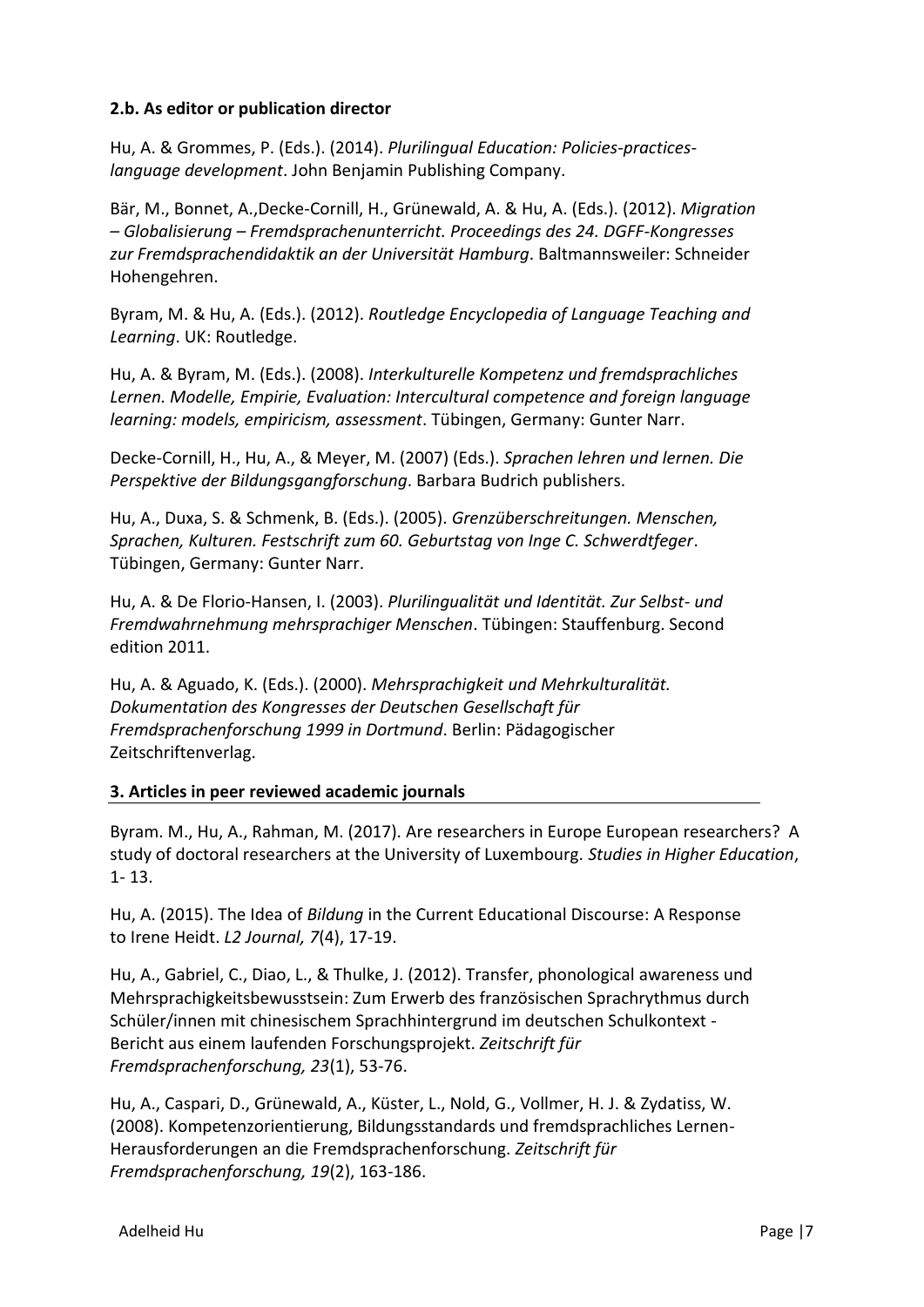Hu, A. (2006). Mehrsprachigkeit und Mehrkulturalität in autobiographischer Perspektive. *Sprachdidaktik interkulturell*, 183-200.

Hu, A. (2002). Skeptische Anmerkungen zu einer naturalisierten Erkenntnistheorie als Grundlage für das Lernen und Lehren von Sprachen. Eine Replik auf Michael Wendt (2002): Kontext und Konstruktion: Fremdsprachendidaktische Theoriebildung und ihre Implikationen für die Fremdsprachenforschung. *Zeitschrift für Fremdsprachenforschung, 13*(2), 165-180.

Hu, A. (2000). Begrifflichkeit und Interkulturelles Lernen. Eine Replik auf Edmondson & House (1999). *Zeitschrift für Fremdsprachenforschung, 11*(1), 130-136.

Hu, A. (1999). Interkulturelles Lernen. Eine Auseinandersetzung mit der Kritik an einem umstrittenen Konzept. *Zeitschrift für Fremdsprachenforschung, 277-303.*

Hu, A. (1996). Interkultureller Fremdsprachenunterricht und die Heterogenität von Kulturen. *Zeitschrift für Interkulturellen Fremdsprachenunterricht*

### **4. Articles in non-peer reviewed academic journals**

Hu, A. (2018, in press). Plurilinguale Identitäten? Entwicklungen in der Theoriebildung und empirische Forschungsergebnisse zur Mehrsprachigkeit an Schulen. *Langscape Journal, vol 1: Language Education and Multilingualism (on-line)*

Hu, A. (2011). Migration, expérience interculturelle et constructions identitaires: Récits biographiques et discours institutionnels. *Synergies, Pays Germanophones, 4*, 111-123.

Hu, A., Dannhorn, S. & Luquin-Elhilali, P. (2002). Poésie d'amour française et musique pluriculturelle. La mise en musique du poème de Louis Aragon Gazel au fond de la nuit par le groupe Gnawa Diffusion. *Französisch Heute, 33*(1), 55-63.

### **5. Chapters and Parts of Collective Works**

### **Chapters in peer-reviewed books:**

Hu, A. (2018, in press). Les universités comme espaces de communication interculturels et multilingues : pourquoi le discours sur l'internationalisation devrait être plus fortement imbriqué avec le thème du multilinguisme. In : J. Erfurt, E. Carporal, E. & A. Weirich (Eds.), *"L'éducation bi-/plurilingue pour tous. Enjeux politiques, sociaux et éducatifs ».* Peter Lang.

Hu, A. (2018, in press). The Doctorate as Experience in Europe and Beyond. Supervision, Languages, Identities. The case of Luxembourg. In: M. Byram & M. Stoicheva, M. (Eds.), *The Doctorate as Experience in Europe and Beyond. Supervision, Languages, Identities.* London: Routledge.

Hu, A. (2018, in press). Plurilingual Identitites. On the way to an integrative view on language education? In A. Bonnet & P. Siemund (Eds.), *Foreign Language Education in Multilingual Classrooms.* New York, Amsterdam: Benjamins.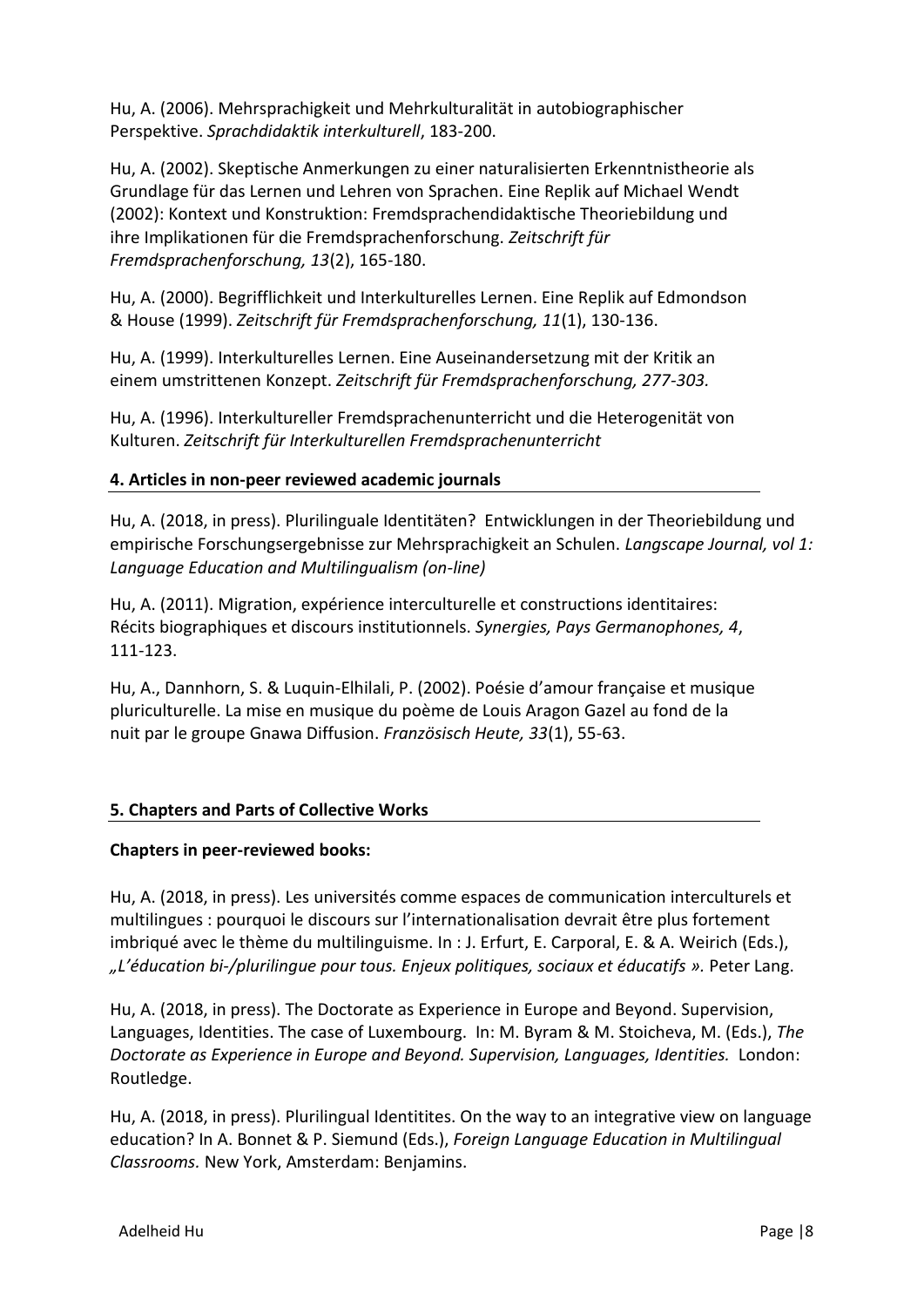Hu, A. (2016). Education plurilingue, défis conceptuels, théoriques et politiques. In C. Hélot & J. Erfurt (Eds.), *L'éducation bilingue en France: Politiques linguistiques, modèles et pratiques* (pp. 521-528). Lambert-Lucas.

Hu, A. (2016). Internationalisierung und Mehrsprachigkeit: Universitäten als interkulturelle und mehrsprachige Diskursräume. In A. Küppers, B. Pusch, & P. Uyan Semerci (Eds.), *Bildung in transnationalen Räumen (Education in transnational spaces)* (pp. 257-268). Wiesbaden: Springer.

Hu, A. (2016). Mehrsprachigkeit. In E. Burwitz-Melzer, G. Mehlhorn, C. Riemer, K.-R. Bausch, & H.-J. Krumm (Eds.), *Handbuch Fremdsprachenunterricht* (pp. 10-15). Tübingen, Germany: A. Francke Verlag: Tübingen.

Hu, A. (2013). "On regarde une langue à travers l'autre". Mehrsprachigkeit als Wert und Herausforderung. *Jahrbuch Deutsch als Fremdsprache. Intercultural German Studies* (Band 38: Literarisches Übersetzen, pp. 15-29). Munich: iudicium.

Hu, A. & Christ, H. (2011). Counterpoint. In G. Zarate, D. Lévy, & C. Kramsch (Eds.), *Handbook of Multilingualism and Multiculturalism* (pp. 105-110). Paris, France: Editions des archives contemporaines.

Hu, A. (2010). Fremdverstehen und kulturelles Lernen. In H.-J. Krumm, C. Fandrych, B. Hufeisen, & C. Riemer (Eds.), *Deutsch als Fremd- und Zweitsprache. Ein internationales Handbuch*. Berlin/New York: Walter de Gruyter.

Hu, A. (2008). Interkulturelle Kompetenz: Ein Leitziel sprachlichen Lehrens und Lernens im Spannungsfeld von kulturwissenschaftlicher Didaktik, pädagogischer Psychologie und Testtheorie. In R. A. Schulz & E. Tschirner (Eds.), *Communicating across Borders: Developing Intercultural Competence in German as a Foreign Language* (pp. 284-309). Munich, Germany: Iudicium.

Hu, A. (2008). Zum Problem der Operationalisierbarkeit von Interkultureller Kompetenz im Fremdsprachenunterricht. In V. Frederking (Ed.), *Schwer operationalisierbare Kompetenzen. Herausforderungen empirischer Fachdidaktik* (pp. 11-35). Schneider-Hohengehren.

Hu, A. & Christ, H. (2008). Contrepoint: Soi et les langues. In G. Zarate, D. Lévy, & C. Kramsch (Eds.), *Précis du Plurilinguisme et Pluriculturalisme* (pp. 115-122). Paris: Les éditions des archives contemporaines.

Hu, A. & Leupold, E. (2008). Kompetenzorientierung im Französischunterricht. In B. Tesch, E. Leupold, & O. Köller (Eds.), *Bildungsstandards im Französisch: konkret. Sekundarstufe I: Grundlagen, Aufgabenbeispiele und Unterrichtsanregungen* (pp. 51- 84). IQB & Cornelsen Skriptor.

Hu, A. (2007). Kulturwissenschaftliche Ansätze in der Fremdsprachendidaktik. In W. Hallet & A. Nünning (Eds.), *WVT-Handbücher Literatur und Kulturdidaktik, Bd. 1* (pp. 13-30). Trier, Germany: Wissenschaftlicher Verlag Trier.

Hu, A. (2005). Chinesische SchriftstellerInnen in frankophonen Räumen. Reflexionen über Mehrsprachigkeit, Identitätsverortung und literarisches Schreiben. In J. Erfurt (Ed.), *Transkulturalität und Hybridität. 'L'espace francophone' als Grenzerfahrung des*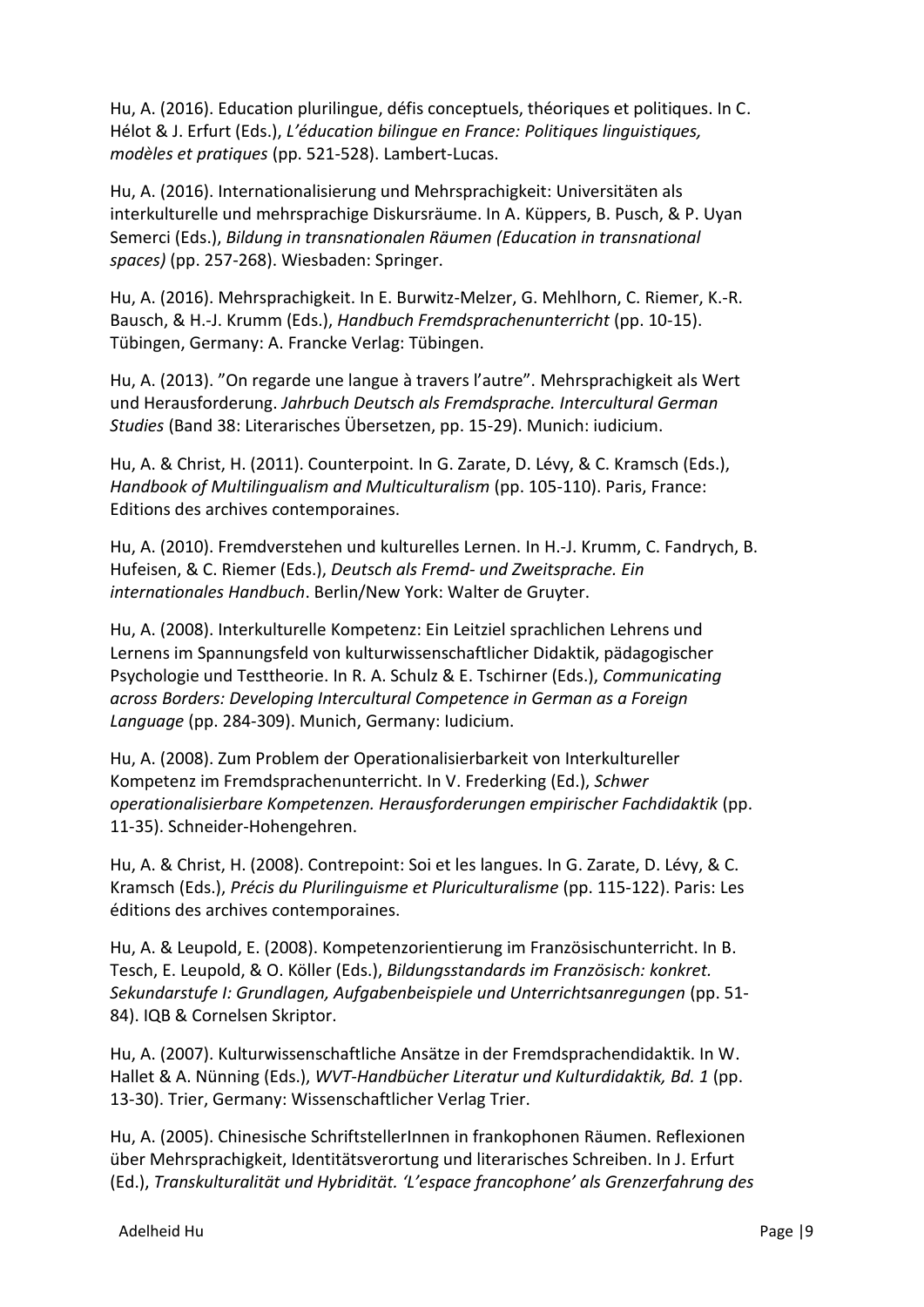*Sprechens und Schreibens* (pp. 101-118). Frankfurt a. M, Germany: Peter Lang.

Hu, A. Frederking, V. Krejci, M. Legutke, M. Oomen-Welke, I. & Vollmer, H. J. (2005). Konsequenzen aus PISA: Zur Rolle des Sprachunterrichts und der Sprachdidaktiken. In H. Bayrhuber, B. Ralle, K. Reiss, & H. Vollmer (Eds.), *Konsequenzen aus PISA. Perspektiven der Fachdidaktiken* (pp. 75-82). Innsbruck, Austria: Studienverlag.

Hu, A. (2000). Intercultural Learning and its difficult aspects. An analysis of the criticism in relation to a controversial concept. In T. Harden & A. Witte (Eds.), *The Notion of Intercultural Understanding in the Context of German as a Foreign Language* (pp. 75-102). Bern, Switzerland: Peter Lang.

### **Chapters in non-peer-reviewed books:**

Hu, A. (2012). Academic Perspectives from Germany. In M. Byram & L. Parmenter (Eds.), *The Common European Framework of Reference: The Globalisation of Language Education Policy* (pp. 66-75). Multilingual Matters.

Hu, A. (2012). Intercultural Learning. In C. A. Chapelle (Ed.), *The Encyclopedia of Applied Linguistics*. Malden: Blackwell Publishing.

Hu, A. (2012). Migrant and heritage languages. In A. Hu & M. Byram (Eds.), *Routledge Encyclopedia of Language Teaching and Learning* (pp. 466-469). London & New York: Routledge.

Hu, A. (2012). Plurilingualism. In A. Hu & M. Byram (Eds.), *Routledge Encyclopedia of Language Teaching and Learning* (pp. 535-538). London & New York: Routledge.

Hu, A. (2012). Transfer. In A. Hu & M. Byram (Eds.), *Routledge Encyclopedia of Language Teaching and Learning* (pp. 732-734). London & New york: Routledge.

Hu, A. (2011). Interkultureller Fremdsprachenunterricht. In K.-P. Horn, H. Kemnitz, W. Marotzki, & U. Sandfuchs (Eds.), *Klinkhardt Lexikon Erziehungswissenschaften*. Julius-Klinkhardt-Verlag.

Hu, A. (2011). Migrationsbedingte Mehrsprachigkeit und schulischer Fremdsprachenunterricht Forschung, Sprachenpolitik, Lehrerbildung. In H. Faulstich-Wieland (Ed.), *Umgang mit Heterogenität und Differenz, Professionswissen für Lehrerinnen und Lehrer*. pestalozzianum.

Hu, A. (2011). Migrationsbedingte Mehrsprachigkeit und schulischer Fremdsprachenunterricht – revisited. In J. Appel, S. Doff, J. Rymarczyk, & E. Thaler (Eds.), *Foreign Language Teaching - History, Theory, Methods* (pp. 65-82). Berlin, Germany: Langenscheidt

Hu, A. (2011). Migrationsbedingte Mehrsprachigkeit und schulischer Fremdsprachenunterricht: Forschung, Sprachenpolitik, Lehrerbildung. In H. Faulstich-Wieland & H. Moser (Eds.), *Umgang mit Heterogenität und Differenz, 3* (Lehrerwissen Kompakt, pp. 121-140). Scheider.

Hu, A. (2010). Aspekte der Evaluation interkultureller Kompetenzen im Fremdsprachenunterricht. In A. Berndt & K. Kleppin (Eds.), *Sprachlehrforschung: Theorie und Empirie. Festschrift für Rüdiger Grotjahn* (pp. 61-72). Frankfurt a. M,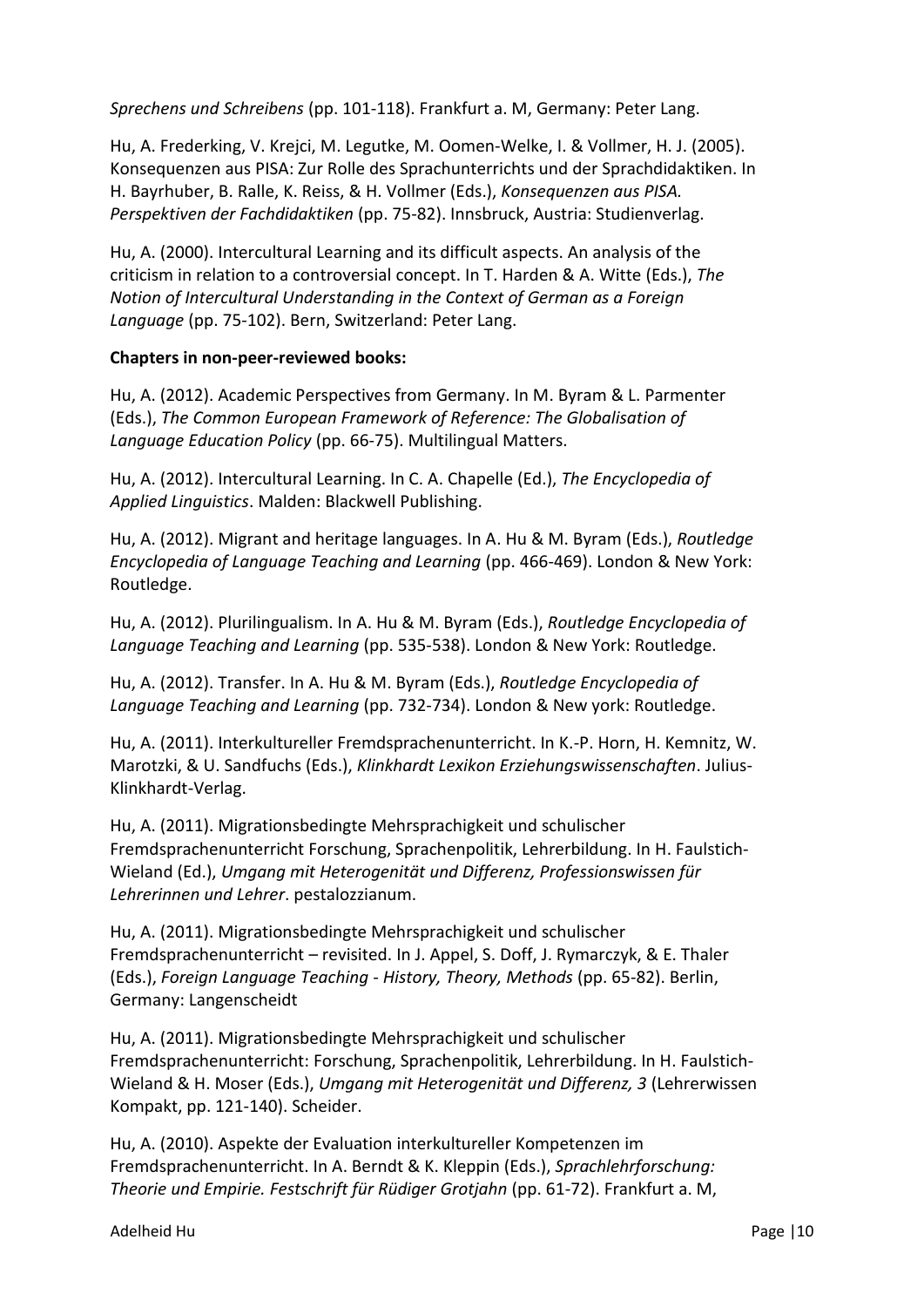Germany: Peter Lang.

Hu, A. (2010). Einträge zu "Mehrsprachigkeit" und "Mehrsprachigkeitsdidaktik. In C. Suhrkamp (Ed.), *Metzler Lexikon Fremdsprachendidaktik* (pp. 214-217). Stuttgart/Weimar: Suhrkamp.

Hu, A. (2010). Interkulturelle Kommunikative Kompetenz. In W. Hallet & F. G. Königs (Eds.), *Handbuch Fremdsprachenunterricht* (pp. 75-78). Klett-Kallmeyer.

Hu, A. (2009). Lexikoneinträge zu den Stichwörtern 'Kulturwissenschaft', 'Lakune', 'Mentalität/Mentalitätsforschung', 'Kulturvergleich', 'Kulturthema'. In H. Barkowski & H.-J. Krumm (Eds.), *Fachlexikon Daf/DaZ*. Tübingen, Germany: Gunter Narr.

Hu, A. (2009). Wie entwickelt sich interkulturelle Kompetenz? In R. Jaatinen, V. Kohonen, & P. Moilanen (Eds.), *Kielikasvatus, opettajuus ja kultuurienvälinen toimijuus* (pp. 108-121). Helsinki: Okka.

Hu, A. & Byram, M. (2009). Introduction. In A. Hu & M. Byram (Eds.), *Interkulturelle Kompetenz und fremdsprachliches Lernen. Modelle, Empirie, Evaluation-Intercultural Competence and language learning. Models, empiricism and evaluation*. Tübingen: Gunter Narr.

Hu, A. (2008). L'enseignement des langues étrangères et le plurilinguisme migratoire. In C. Hélot, B. Benert, S. Erhart, & A. Young (Eds.), *Penser le bilinguisme autrement* (pp. 83-96). Frankfurt a. M, Germany: Peter Lang.

Hu, A. (2007). Sprachen, Leistung, Bildung. Sprachenlernen und -lehren in der Perspektive von Bildungsgangforschung und Bildungsstandards. In H. Decke-Cornhill, A. Hu, & M. Meyer (Eds.), *Sprachen lehren und lernen. Die Perspektive der Bildungsgang-forschung* (pp. 233-250). Barbara Budrich Publishers.

Hu, A. (2007). Subjectivity and the Desire of Authenticity in Ethnographic Research. On Some Methodological Experience in Exploring Multilingual Identities. In A. Koskensalo, J. Smeds, P. Kaikkonen, & V. Kohonen (Eds.), *Foreign Languages and Multicultural Perspectives in the European Context* (pp. 29-46). Münster/Berlin, Germany: LIT Verlag.

Hu, A. (2005). Grenzüberschreitung durch Aufbrechen erstarrter sprachlicher Konventionen: Neuinszenierungen von 'Kultur' und 'Sprache' in der Rhetorik postkolonialer Theoriebildung. In A. Duxa, A. Hu, & B. Schmenk (Eds.), *Grenzen überschreiten. Menschen, Sprachen, Kulturen* (pp. 101-114). Tübingen, Germany: Gunter Narr.

Hu, A. (2005). Kulturwissenschaft(en) und Fremdsprachenforschung. In A. Schumann (Ed.), *Kulturwissenschaften und Fremdsprachendidaktik im Dialog. Perspektiven eines interkulturellen Französischunterricht*s (pp. 45-58). Frankfurt a. M, Germany: Peter Lang.

Hu, A. (2005). Mehrsprachigkeit und Identität. Überlegungen für ein aufgabenorientiertes sprachübergreifendes Projekt im Französisch- und Spanischunterricht der Sekundarstufe I. In A. Müller-Hartmann & M. Schocker-von-Dittfurth (Eds.), *Aufgabenorientierung im Fremdsprachenunterricht. Tasked based*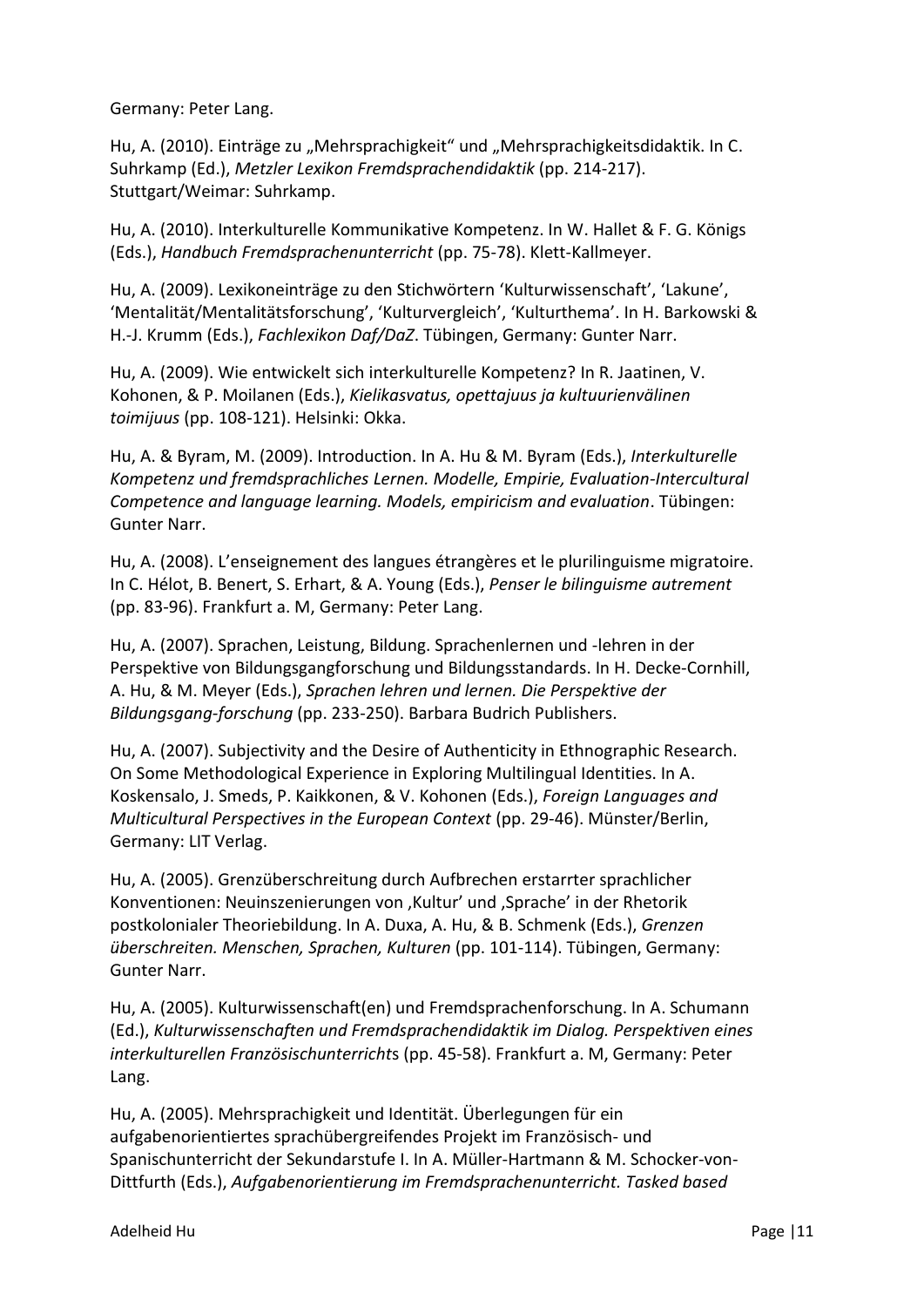*language learning and teaching. Festschrift zum 60. Geburtstag von Michael Legutke* (pp. 247-256). Tübingen, Germany: Gunter Narr.

Hu, A. (2005). Migrationsbedingte Mehrsprachigkeit und schulischer Fremdsprachenunterricht. Ein Beitrag zur Bildungsgangforschung aus fremdsprachendidaktikscher Perspektive. In B. Schenk (Ed.), *Bausteine einer Bildungsgangtheorie* (pp. 161-178). Wiesbaden, Germany: Verlag für Sozialwissenschaften.

Hu, A. (2003). Mehrsprachigkeitsforschung, Identität- und Kulturtheorie: Tendenzen der Konvergenz. In I. De Florio Hansen & A. Hu (Eds.), *Plurilingualität und Identität. Zur Selbst- und Fremdwahrnehmung mehrsprachiger Menschen*. Tübingen, Germany: Stauffenburg.

Hu, A. (2003). Überlegungen zur aktuellen Situation der Fremdsprachenlehrerausbildung. In K.-R. Bausch, F. Königs, & H.-J. Krumm (Eds.), *Fremdsprachenlehrerausbildung. Konzepte, Modelle, Perspektiven* (pp. 99-105). Tübingen, Germany: Gunter Narr.

Hu, A. (2001). Lingala, Französisch, Deutsch, Englisch. Positionen der Mehrsprachigkeitsforschung und Mehrsprachigkeitsdidaktik im Licht von Biographien mehrsprachiger Jugendlicher. In G. List (Ed.), *Quersprachigkeit-zum transkulturellen Registergebrauch in Laut- und Gebärdensprache* (pp. 89-114). Tübingen, Germany: Stauffenburg.

Hu, A. (2001). Zwischen Subjektivität und dem Anspruch auf Exploration authentischer Perspektiven: Forschungsmethodische Anmerkungen zu einer interpretativ-ethnographischen Studie. In A. Müller-Hartmann & M. Schocker-v. Ditfurth (Eds.), *Qualitative Forschung im Bereich Fremdsprachen Lehren und Lernen* (pp. 11-39). Tübingen, Germany: Gunter Narr.

Hu, A. & Niekamp, J. (2000). Gibt es Ansätze einer Didaktik der Mehrsprachigkeit und Mehrkulturalität in der neuen Generation der Französischlehrwerke? In F.-J. Meissner & M. Reinfried (Eds.), *Postkommunikativer Fremdsprachenunterricht* (pp. 239-248). Tübingen, Germany: Gunter Narr.

Hu, A. (1999). Identität und Fremdsprachenunterricht in Migrationsgesellschaften. In L. Bredella & W. Delanoy (Eds.), *Interkultureller Fremdsprachenunterricht* (pp. 209- 239). Tübingen, Germany: Gunter Narr.

Hu, A. (1998). Das Fremde und das Eigene: leitendes Denkmodell für interkulturellen DaF-Unterricht oder ideologische Polarisierung? In H. Barkowski (Ed.), *Deutsch als Fremdsprache weltweit interkulturell?* (pp. 241-250). Wien, Austria: Verband Wiener Volksbildung.

Hu, A. (1998). Lebensweltlich zweisprachige Schülerinnen und Schüler im Fremdsprachenunterricht. In Bundeszentrale für politische Bildung (Ed.), *Interkulturelles Lernen. Arbeitshilfen für die Politische Bildung* (pp. 248-264). Bonn, Germany: Bundeszentrale für politische Bildung.

Hu, A. (1997). Warum Fremdverstehen? Anmerkungen zu einem leitenden Konzept innerhalb eines interkulturell verstandenen Fremdsprachenunterrichts. In A. Christ &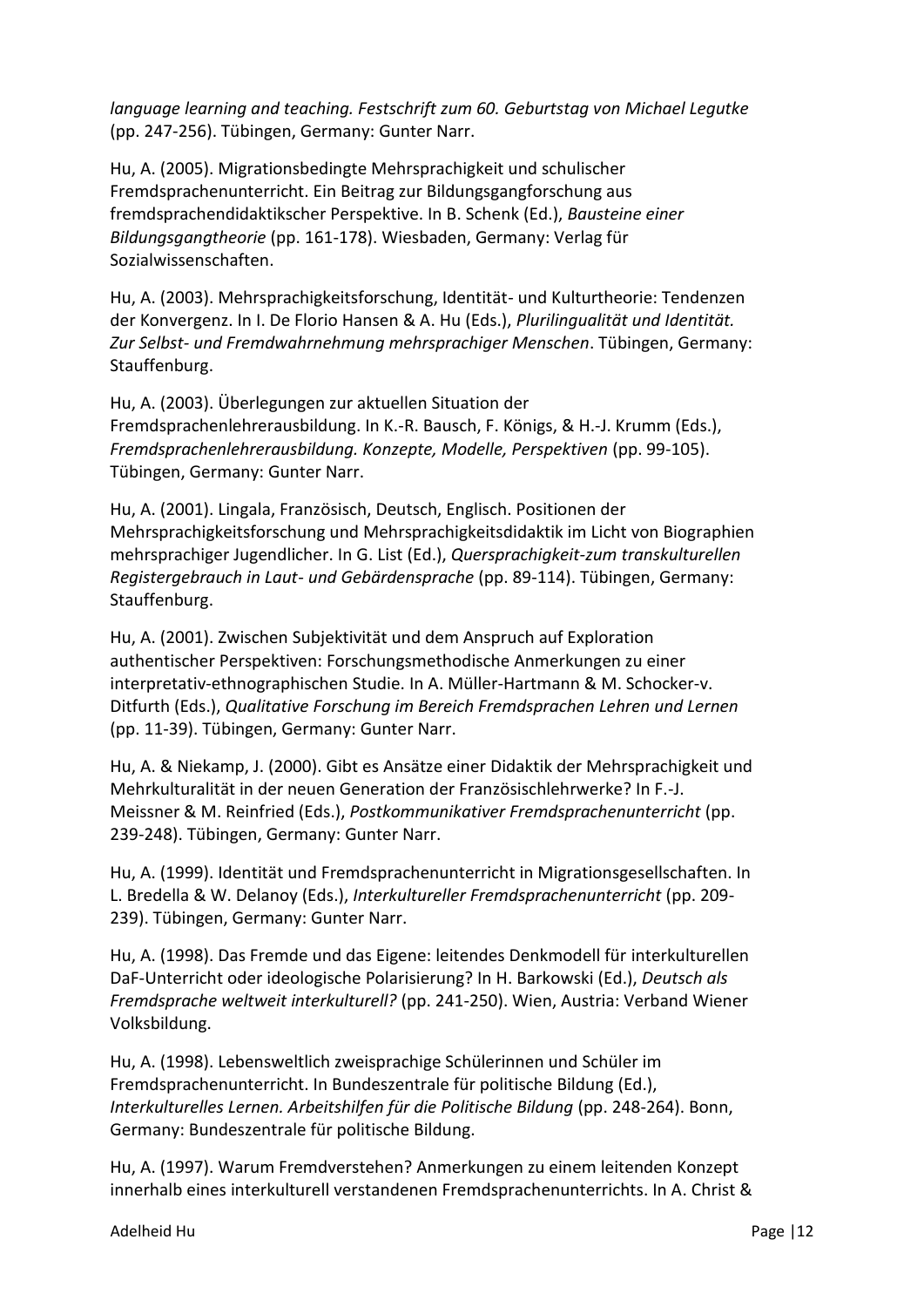L. Bredella (Eds.), *Thema Fremdverstehen* (pp. 34-54). Tübingen, Germany: Gunter Narr.

Hu, A. (1996). Totes Lernen für das Leben? Zur Krise und geplanten Reformierung des taiwanesischen Bildungssystems. In A. Schneider & G. Schubert (Eds.), *Taiwan an der Schwelle zum 21. Jahrhundert - Gesellschaftlicher Wandel, Probleme und Perspektiven eines asiatischen Schwellenlandes* (pp. 265-284). Hamburg, Germany: Institut für Asienkunde.

Hu, A. (1995). Ist Kultur eine fruchtbare, notwendige oder verzichtbare fremdsprachendidaktische Kategorie? Überlegungen aufgrund einer personenorientierten qualitativ-empirischen Studie. In L. Bredella & H. Christ (Eds.), *Didaktik des Fremdverstehens* (pp. 20-36). Tübingen, Germany: Gunter Narr.

Hu, A. (1993). Vorurteile zwischen Relativismus, Moral und Didaktik. *Zielsprache Deutsch* (pp. 226-231). Stauffenburg.

Hu, A. (1987). Identity and Life Abroad. In M. Byron (Ed.), *The Oriantal Express* (pp. 1- 6). Taichung: University Press.

# **6. Scientific Publications in Conference Proceedings**

Hu, A., Schank, F. & Wagner, J.-M. (2018, in press). Sprachlernbiographien und professionelles Handeln: *Language Awareness* bei Lehrkräften in Luxemburg. In H.P. Kuhley & E. Gessner (Eds.), *Mehrsprachigkeit als Chance*. Proceedings of the conference Mehrsprachigkeit als Chance in Kassel, 3.-5-7.2017. Leipzig: Leipziger Universitätsverlag.

Hu, A. (2018, in press). Internationalisation in Higher Education: Universities as intercultural and multilingual discourse spaces. In: E. Besamusca, T. van Charldorp, S. Sudhoff & J. ten Thije (Eds.), *Multilingualism in Academic and Educational Constellations*. Amsterdam: Brill.

Hu, A. (2018, in press). Universitäten als interkulturelle und mehrsprachige Kommunikationsräume. Warum der Internationalisierungsdiskurs stärker mit dem Thema Mehrsprachigkeit verzahnt werden sollte. In: M. Dannerer & P. Mauser (Eds.), *Formen der Mehrsprachigkeit in sekundären und tertiären Bildungskontexten* (Konferenz in Innsbruck vom 15. bis zum 17.09.2016) (pp. 5-20), Tübingen: Stauffenburg.

Hu, A. (2013). Über das Verhältnis von Identität, Sprache und Mehrsprachigkeit – mit einigen Anmerkungen zur Situation in Luxemburg. In E. Burwitz-Melzer, F. Königs, & C. Riemer (Eds.), *Identität und Fremdsprachenlernen. Anmerkungen zu einer komplexen Beziehung. Arbeitspapiere der 33.Frühjahrskonferenz zur Erforschung des Fremdsprachenunterrichts* (pp. 69-79). IFS.

Hu, A. (2012). Kompetenzorientierung: Herausforderungen für Fremdsprachenforschung und Fremdsprachenunterricht. In B. Hinger, E. M. Unterrainer, & D. Newby (Eds.), *Sprachen lernen: Kompetenzen entwickeln - Performanzen (über)prüfen* (pp. 14-23). Wien, Austria: Praesens Verlag.

Hu, A. (2011). Forschung-Politik-Ethik. Einige Überlegungen aus der Perspektive fremdsprachendidaktischer Forschung im Jahre 2011. In K.-R. Bausch, E. Burwitz-Melzer, F. G. Königs, & H.-J. Krumm (Eds.), *Erforschung des Lehrens und Lernens fremder Sprachen: Forschungsethik, Forschungsmethodik und Politik. Arbeitspapiere*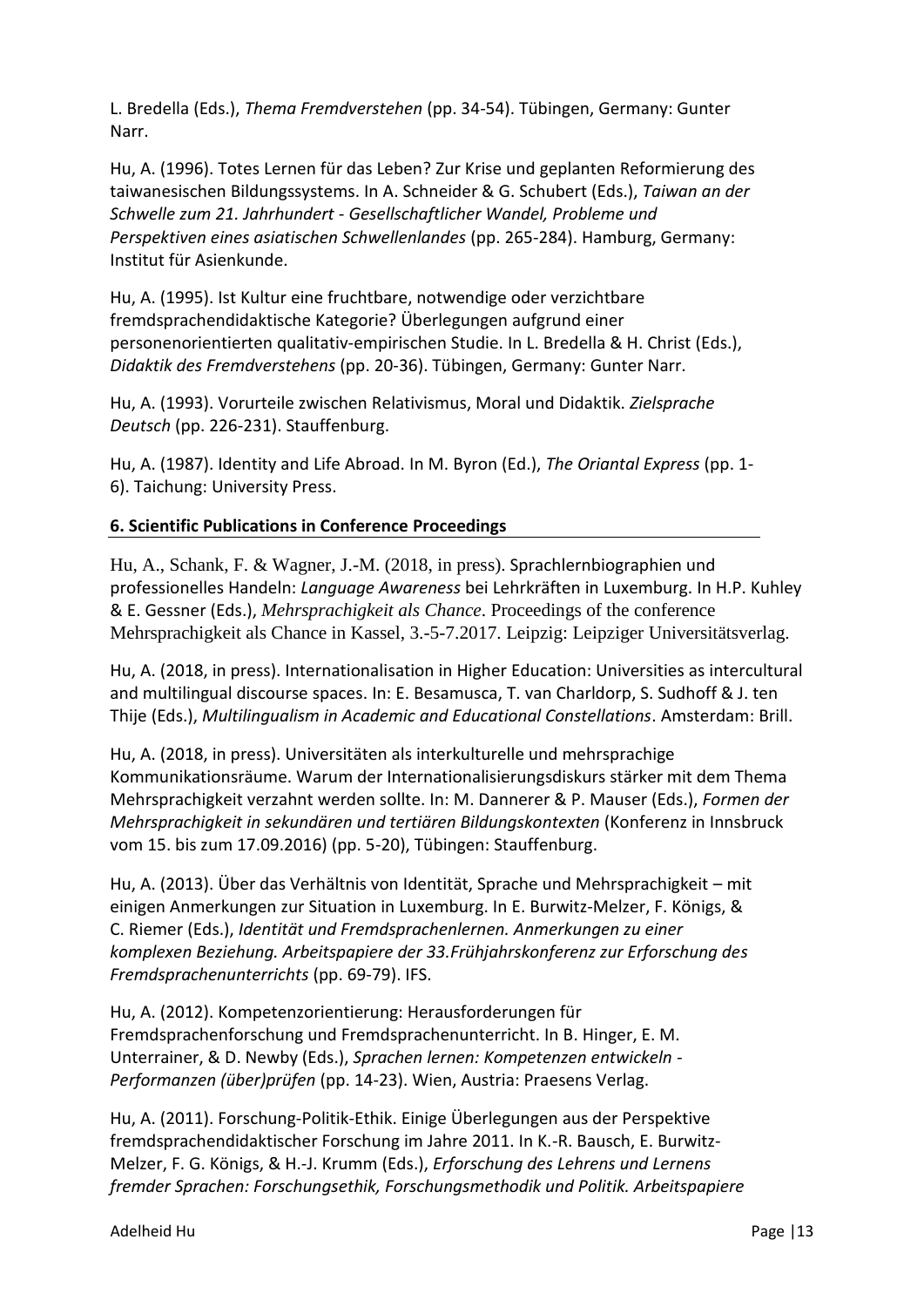*der 31. Frühjahrskonferenz zur Erforschung des Fremdsprachenunterrichts*. Tübingen, Germany: Gunter Narr.

Hu, A. (2011). Intercultural Competence in a Multilingual World: Policies-Research-Language Education. *Proceedings of the 2009 China-EU Multiligualism Conference*. Beijing: Hanban.

Hu, A. (2008). Sprachspezifische und sprachübergreifende Konzepte für den Fremdsprachenunterricht und seine Erforschung. In K.-R. Bausch, E. Burwitz-Melzer, F. G. Königs, & H.-J. Krumm (Eds.), *Sprachspezifische und sprachübergreifende Konzepte von Fremdsprachenunterricht. Dokumentation der Frühjahrskonferenz zur Erforschung des Fremdsprachenlernens, Februar 2008* (pp. 88-96). Tübingen, Germany: Gunter Narr.

Hu, A. (2006). Aufgabenorientierung. Überlegungen zu einem pragmatischen Konzept sprachlichen Lernens zwischen Tasked Based Learning und Testaufgaben. In K.-R. Bausch, E. Burwitz-Melzer, F. Königs, & H.-J. Krumm (Eds.), *Dokumentation der Frühjahrskonferenz zur Erforschung des Fremdsprachenlernens Februar 2006* (pp. 84- 89). Tübingen, Germany: Gunter Narr.

Hu, A. (2006). Plurilinguisme entre valorisation et dévalorisation. Quelques résultats à l'issu d'une recherche sur le rôle des 'langues d'origine' dans les classes de LE en Allemagne. In G. Bach & G. Holtzer (Eds.), *Pourquoi apprendre les langues? Orientations pragmatiques et pédagogiques* (pp. 49-62). Frankfurt a. M, Germany: Peter Lang.

Hu, A. (2005). "Ich glaub', sie wollen uns mehr integrieren..." Ausgewählte Ergebnisse einer qualitativ-empirischen Studie zu schulischem Sprachenunterricht und migrationsbedingter Mehrsprachigkeit. In A. Wolff & T. Ostermann (Eds.), *Integration durch Sprache. Dokumentation der 31. Jahrestagung DaF 2003* (pp. 39-58). Regensburg.

Hu, A. (2005). Überlegungen zum Thema "Bildungsstandards" in fremd- und zweitsprachlichen Kontexten. In K.-R. Bausch, E. Burwitz-Meltzer, F. Königs, & H.-J. Krumm (Eds.), *Dokumentation der Frühjahrskonferenz zur Erforschung des Fremdsprachenlernens Februar 2005* (pp. 123-131). Tübingen, Germany: Gunter Narr.

Hu, A. (2004). Kulturwissenschaften und Fremdsprachenforschung – Szenen einer Beziehung. *Pädagogischer Zeitschriftenverlag*, 149-160.

Hu, A. (2004). Mehrsprachigkeit als Voraussetzung und Ziel von Sprachenunterricht in der Schule. In K.-R. Bausch, F. G. Königs, & H.-J. Krumm (Eds.), *Mehrsprachigkeit. Dokumentation der Frühjahrskonferenz zur Erforschung des Fremdsprachenlernens Februar 2004* (pp. 69-76). Tübingen, Germany: Gunter Narr.

Hu, A. & Aguado, K. (2000). Vorwort. In A. Hu & K. Aguado (Eds.), *Mehrsprachigkeit und Multikulturalität. Dokumentation des Kongresses der Deutschen Gesellschaft für Fremdsprachenforschung 1999 in Dortmund* (pp. 5-10). Berlin, Germany: Pädagogischer Zeitschriftenverlag.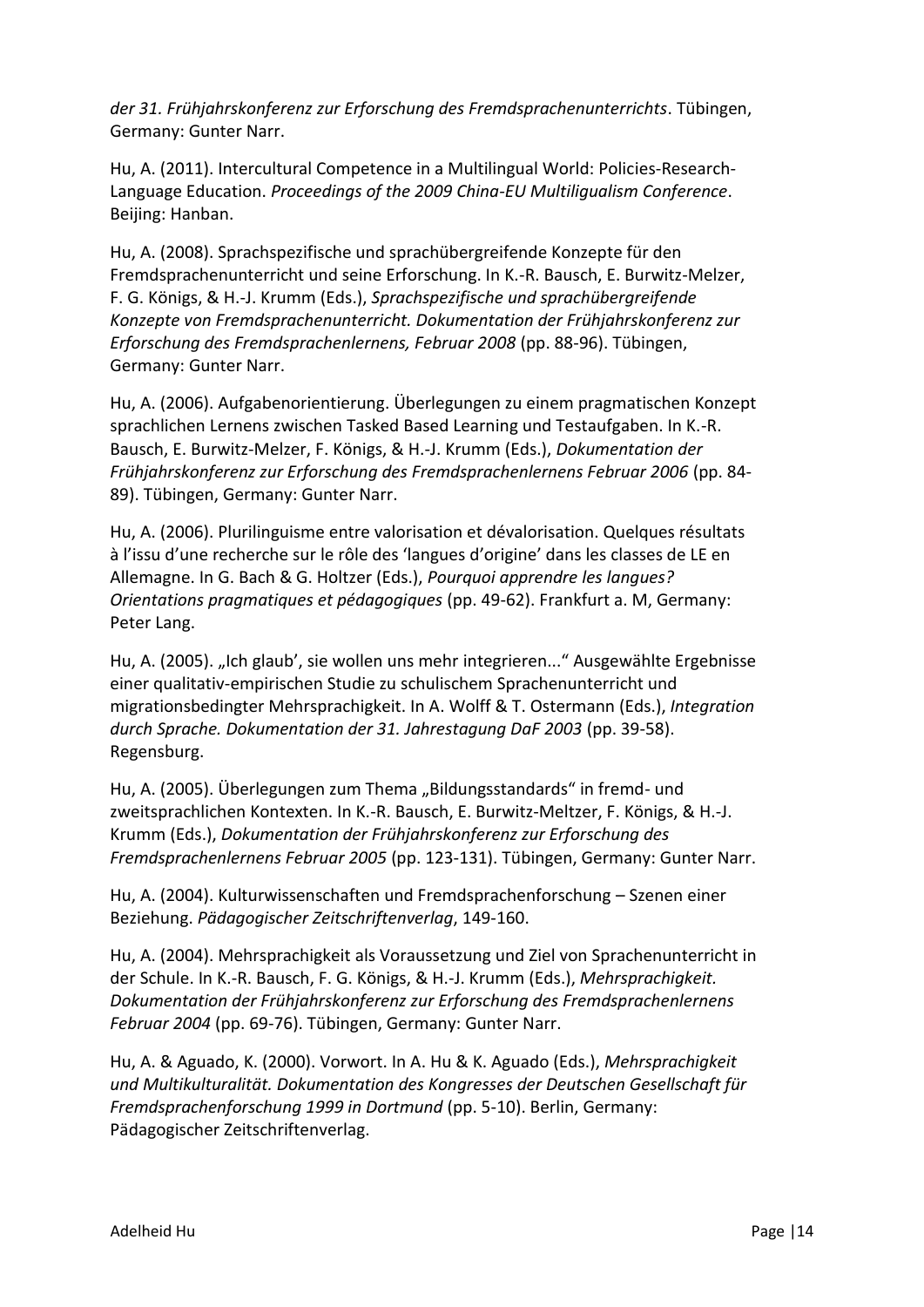Hu, A. (1998). Wie werden zukünftige Fremdsprachenlehrer und -lehrerinnen derzeit auf den Unterricht in multilingualen Klassen vorbereitet? In L. Hermes & G. Schmid-Schönbein (Eds.), *Fremdsprachen lehren lernen-Lehrerausbildung in der Diskussion* (pp. 135-144). Tübingen, Germany: Gunter Narr.

Hu, A. (1995). Spielen Vorurteile im Fremdsprachenunterricht eine positive Rolle? In L. Bredella (Ed.), *Verstehen und Verständigung durch Sprachenlernen? Dokumentation des 15. Kongresses für Fremdsprachendidaktik, veranstaltet von der DGFF vom 4.-6. Oktober 1993 in Giessen* (pp. 487-495). Bochum, Germany: Brockmeyer.

### **7. Book Reviews**

Hu, A. (2018, in press). Rezension der Dissertationsschrift von Jochen Plikat : "Fremdsprachliche Diskursbewusstheit als Zielkonstrukt des Fremdsprachenunterrichts. Eine kritische Auseinandersetzung mit der Interkulturellen Kompetenz", Frankfurt a. M.: Peter Lang Verlag 2017. *FLuL* 47 (Heft 1), 143-145.

Hu, A. (2015). Rezension von: H. Sieburg (Ed.) (2013) Vielfalt der Sprachen – Varianz der Perspektiven. Zur Geschichte und Gegenwart der Luxemburger Mehrsprachigkeit. Bielefeld, Transcript. *Forum für Politik, Gesellschaft und Kultur in Luxemburg, 348- 349*.

Hu, A. (2006). Rezension: Franscheschini, R. & Miecznikowski, K. (Eds.) (2004). Leben mit mehreren Sprachen: Sprachbiographien / Vivre avec plusieurs langues: biographies langagières. *Der fremdsprachliche Unterricht Französisch 2006*. P. Lang.

Hu, A. (2004). Rezension: Evelyn Röttger (2004) Interkulturelles Lernen im Fremdsprachenunterricht. Das Beispiel Deutsch als Fremdsprache in Griechenland. *Info DaF (Rezensionsband)*. Leipzig, Germany: interDaF e. V.

Hu, A. (2002). Rezension: Impulse aus der Sprachlehrforschung. Marburger Vorträge zur Ausbildung von Fremdsprachenlehrerinnen und -lehrern. Königs, Frank (Hg.) (2001). In F. Königs & E. Zöfgen (Eds.), *Fremdsprachen Lehren und Lernen (FLuL), Themenheft "Lehrerausbildung in der Diskussion" 31*. Gunter Narr.

Hu, A. (2000). Rezension: Über Mehrsprachigkeit. Festschrift für Gundula List, Gogolin, I. Graap, S. & List G. *Französisch Heute, 1*(1).

Hu, A. (1997). Rezension des Artikels: Neuere Forschungsarbeiten zur Kontaktlinguistik (Plurilingua XIX) von Moelleken, WW. & Weber P.J. *Tertium Comparationis. Journal für Internationale Bildungsforschung, 4*(1), 71-73.